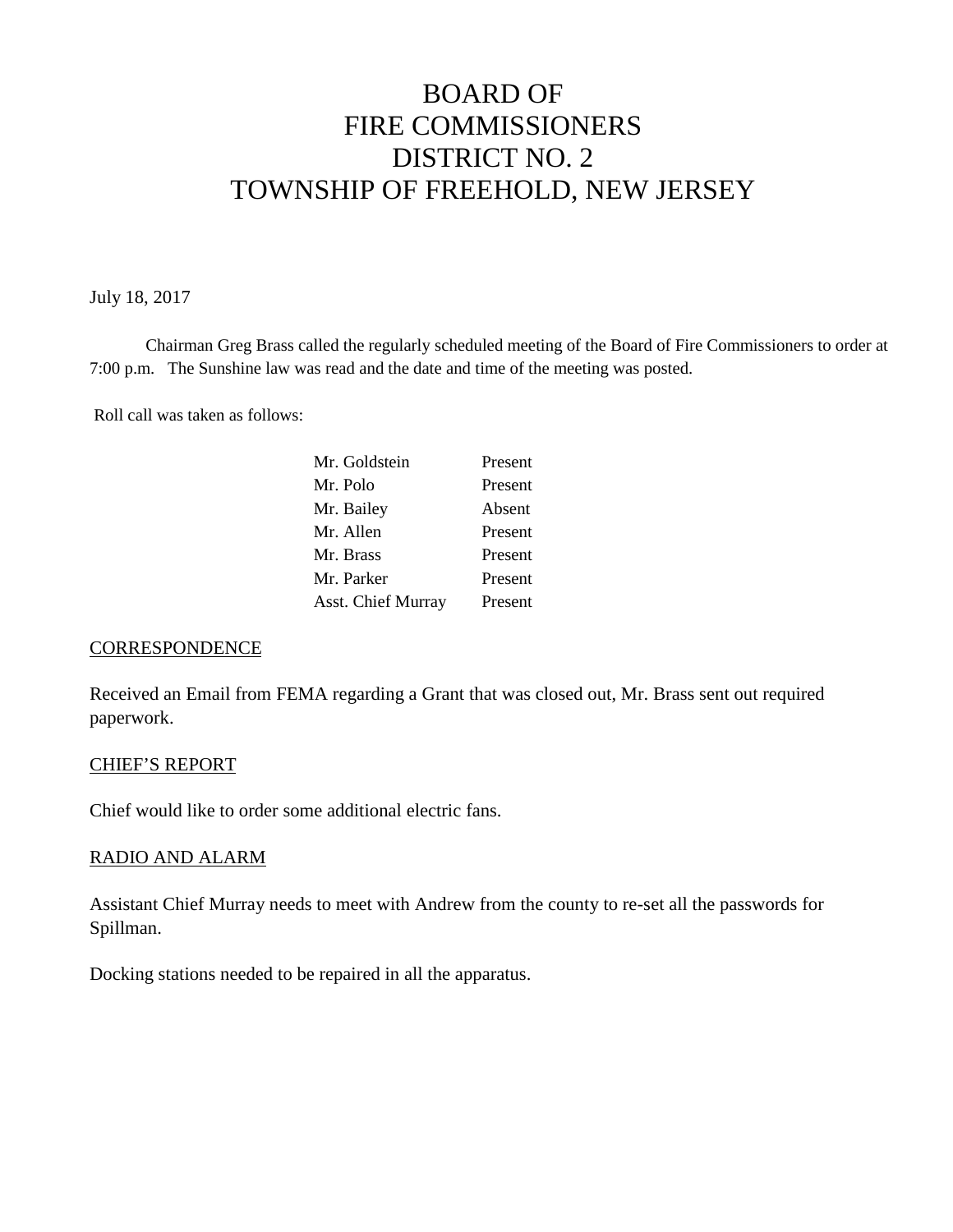# **BUILDING**

Mr. Parker to put together the bid specs for paving and concrete work.

## **INSURANCE**

LOSAP is almost complete, couple of members still need to be added and still need a signed letter from the Assistant Chief.

# **MAINTENANCE**

Ground Ladders-testing done Inspection will be done on the following apparatus: Aug 7<sup>th</sup>-'90 Aug 8<sup>th</sup> all pumpers '88 doesn't need inspection do to age of apparatus. The new Air System is up and operating.

## NEW BUSINESS

New Jersey Natural Gas hit the Assistant Chiefs truck on the scene.

## OLD BUSINESS

Nothing at this Time.

## TREASURER

2<sup>nd</sup> Quarter Tax in the amount of \$290,850.00 was deposited on 6/30/17

| Checking:    | 723.49<br>SS.  |
|--------------|----------------|
| CD           | \$1,239,206.32 |
| Saving Acct. | \$991,316.71   |
| <b>Total</b> | \$2,231,246.52 |

| Check # |         |              |          |
|---------|---------|--------------|----------|
| 10301   | JCP&L   |              | \$612.53 |
| 10302   | NJNG    | $\mathbf{s}$ | 70.16    |
| 10303   | Optimum | <sup>S</sup> | 309.52   |